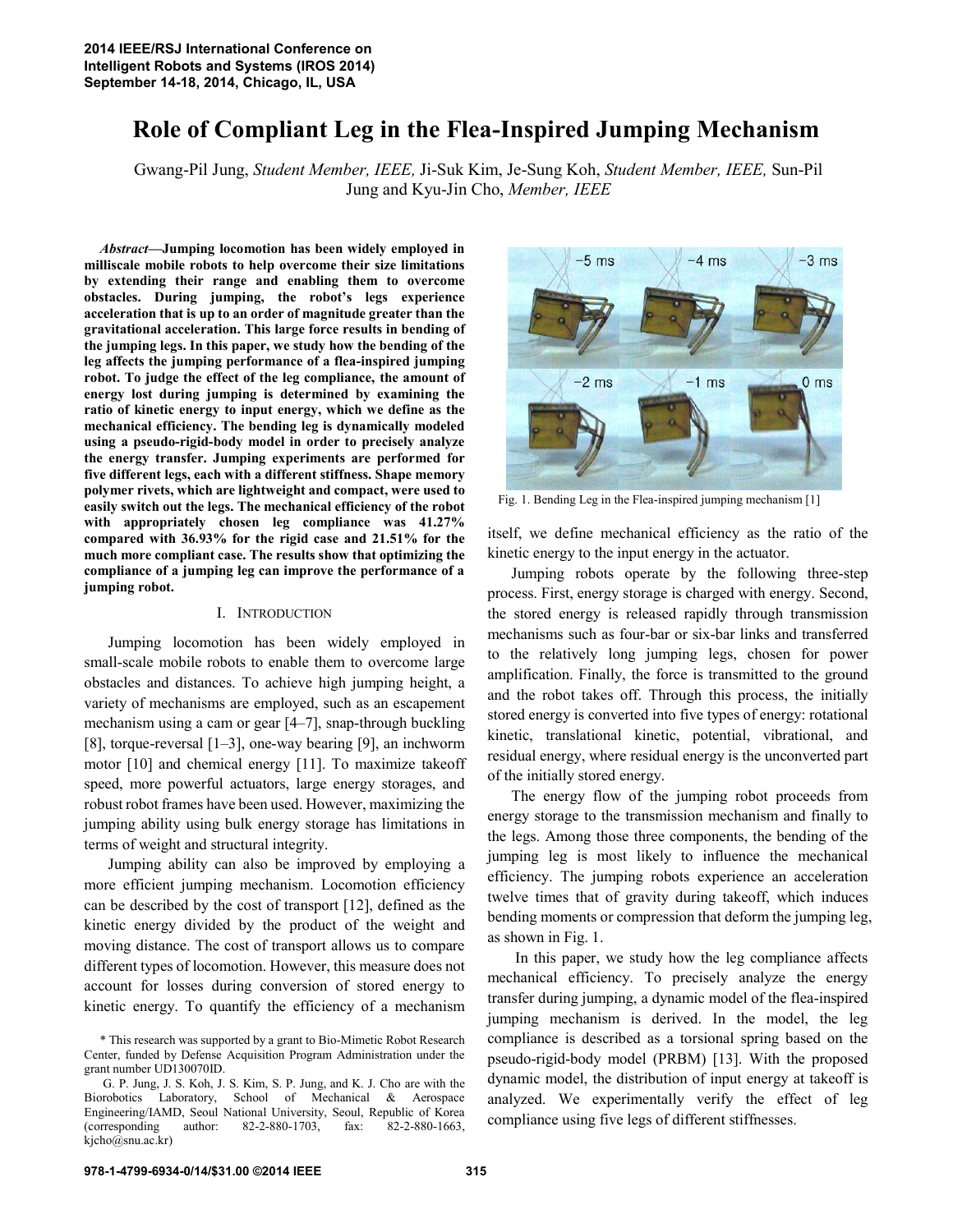

(b)

Fig. 2 (a) Schematic used for modeling and (b) the corresponding PRBM model of the compliant leg [12]. The origin is located at the point where the reaction forces are exerted.

## II. COMPLIANT LEG ANALYSIS

To investigate how stored energy is transferred during jumping, the compliance of the jumping leg will be modeled. However, linear beam theory is difficult to apply to this case as the leg of the flea-inspired mechanism experiences large deflection when it takes off, as shown in Fig. 1. Also, for highly compliant legs, the extent of deflection further increases.

To analyze beams undergoing large deflection, the PRBM is used [13]. The PRBM provides a simple method to analyze the large-deflecting beam by replacing the beam with a flexural pivot and multiple rigid beams, depending on the loading condition.

## *A. Modeling of Leg Compliance*

As previously stated, the compliant beam can be modeled differently depending on the loading condition. In this case, one end of the leg is fixed to a four-bar mechanism and the other is freely loaded; therefore, the jumping leg is regarded as a cantilevered segment with forces at the free end. As shown in Fig. 2, the compliant leg is modeled with one torsional spring and two rigid links.

Next, the location and the stiffness of the torsional spring are determined. The characteristic radius factor, *γ*, and the stiffness coefficient, *Kθ*, are determined for a particular loading condition with load direction, *n*, and maximum pseudo-rigid-body angle,  $\Theta$ <sub>max</sub>. Based on the reaction force curve presented in previous research [1], the parameters

TABLE III. PRBM PARAMETERS

| Direction of<br>reaction<br>force, n | <i><b>Characteristic</b></i><br>radius factor, |    | <b>Stiffness</b><br>coefficient, $K_{\theta}$ |
|--------------------------------------|------------------------------------------------|----|-----------------------------------------------|
|                                      | 0.8276                                         | 69 | 2.59707                                       |

indicating the loading condition of the reaction force are determined and are presented in Table 1. The stiffness of the torsional spring is given as  $k = \gamma K \theta E I/L$ , where *E* is Young's modulus, *I* is the moment of inertia, and L is the length of the compliant leg*.*

#### *B. Dynamics*

The modified model consists of five rigid links and six rotational joints. To model the mechanism, five variables,  $\theta_0$ , *θ1*, *θ2*, *θ3*, and *θ4*, are used to indicate the position, *Pi*, of each link.

$$
\overrightarrow{\mathbf{P}_0} = \begin{pmatrix} \mathbf{c}_0 \cos \theta_0 \\ \mathbf{c}_0 \sin \theta_0 \end{pmatrix} \tag{1}
$$

$$
\overrightarrow{\mathbf{P}_{1}} = \begin{pmatrix} \gamma \mathbf{r}_{0} \cos \theta_{0} + \mathbf{c}_{1} \cos(\theta_{0} + \theta_{1}) \\ \gamma \mathbf{r}_{0} \sin \theta_{0} + \mathbf{c}_{1} \sin(\theta_{0} + \theta_{1}) \end{pmatrix}
$$
 (2)

$$
\overrightarrow{P}_{2} = \begin{pmatrix} \gamma r_{0} \cos \theta_{0} + (1 - \gamma) r_{0} \cos (\theta_{0} + \theta_{1}) \\ + c_{2} \cos (\theta_{0} + \theta_{1} + \theta_{2}) \\ \gamma r_{0} \sin \theta_{0} + (1 - \gamma) r_{0} \sin (\theta_{0} + \theta_{1}) \\ + c_{2} \sin (\theta_{0} + \theta_{1} + \theta_{2}) \end{pmatrix}
$$
\n(3)

$$
\overrightarrow{P}_{3} = \begin{pmatrix} \gamma r_{0} \cos \theta_{0} + (1 - \gamma) r_{0} \cos (\theta_{0} + \theta_{1}) \\ + r_{2} \cos (\theta_{0} + \theta_{1} + \theta_{2}) + c_{3} \cos (\theta_{0} + \theta_{1} + \theta_{3} + \beta) \\ \gamma r_{0} \sin \theta_{0} + (1 - \gamma) r_{0} \sin (\theta_{0} + \theta_{1}) \end{pmatrix}
$$
(4)

 $+ r_2 \sin(\theta_0 + \theta_1 + \theta_2) + c_3 \sin(\theta_0 + \theta_1 + \theta_3 + \beta)$ 

$$
P_{4} = \begin{pmatrix} \gamma r_{0} \cos \theta_{0} + ((1 - \gamma) r_{0} + r_{1}) \cos (\theta_{0} + \theta_{1}) \\ + c_{4} \cos (\theta_{0} + \theta_{1} + \theta_{4}) \\ \gamma r_{0} \sin \theta_{0} + ((1 - \gamma) r_{0} + r_{1}) \sin (\theta_{0} + \theta_{1}) \\ + c_{4} \sin (\theta_{0} + \theta_{1} + \theta_{4}) \end{pmatrix},
$$
 (5)

where  $r_i$  is the length of each link,  $c_i$  is the distance between the center of mass of each link and the adjacent joint, and *β* is the angle between  $r_3$  and  $c_3$ .

The entire mechanism has three degrees of freedom, and the four-bar mechanism has the following kinematic constraints:

$$
r_1 + r_4 \cos \theta_3 = r_2 \cos \theta_2 + r_3 \cos \theta_4 \tag{6}
$$

$$
r_4 \sin \theta_3 = r_2 \sin \theta_2 + r_3 \sin \theta_4. \tag{7}
$$

With the positions and the kinematic constraints, the dynamics of the jumping are numerically determined by a Lagrange formulation. The initial conditions of the jumping mechanism are set as follows:

$$
\theta_0 = 57^\circ \tag{8}
$$

$$
\theta_1 = 0^\circ \tag{9}
$$

$$
\theta_2 = 126.05 \text{°} \tag{10}
$$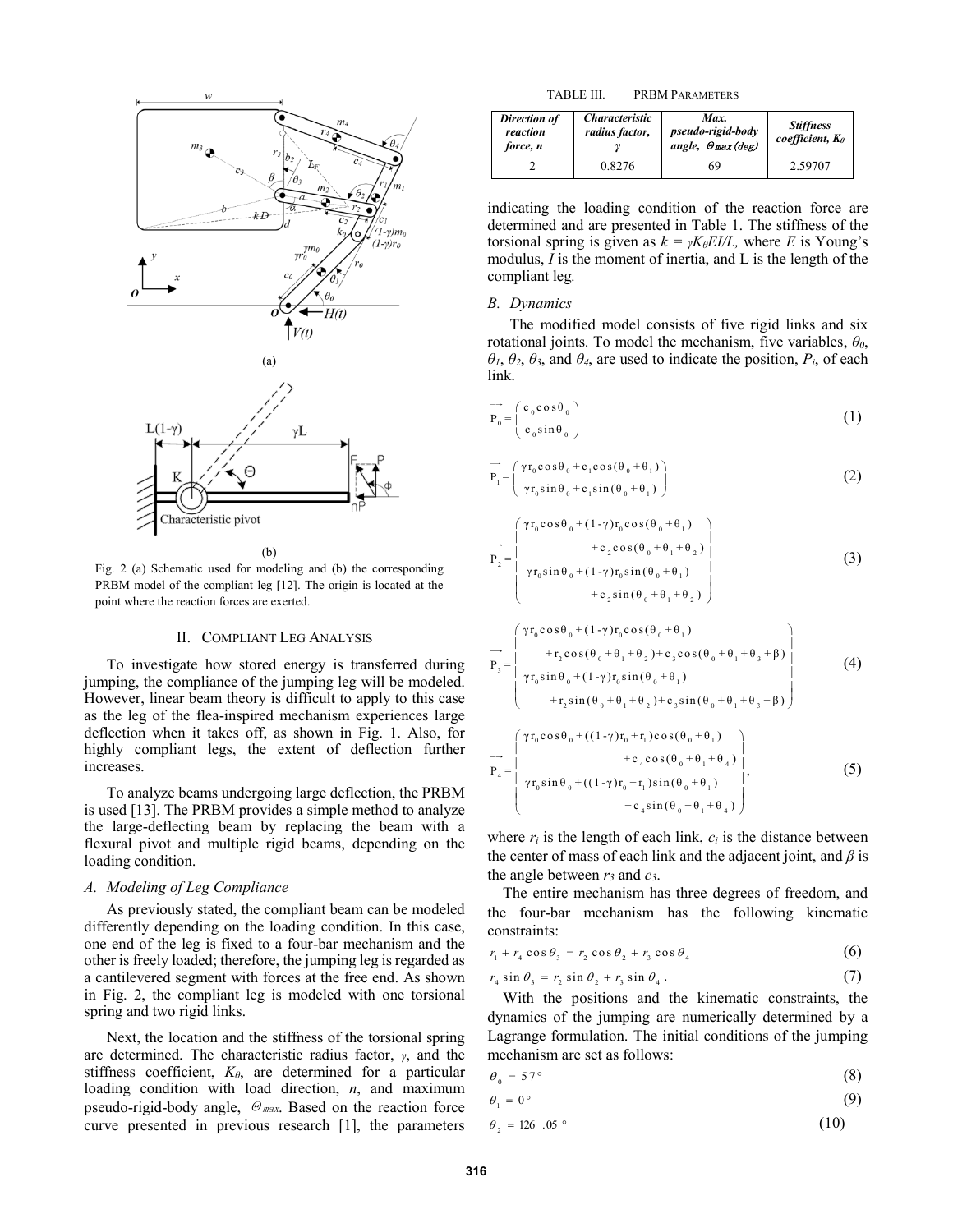| <b>Sample</b><br>No. | <b>Material</b> | Number of<br>lavers | <b>Thickness</b><br>(mm) | Width<br>(mm) | Length<br>(mm) | <b>Young's Modulus</b><br>(Gpa) | Weight<br>$\left(g\right)$ | <b>Bending stiffness</b><br>(Nm/rad) |
|----------------------|-----------------|---------------------|--------------------------|---------------|----------------|---------------------------------|----------------------------|--------------------------------------|
|                      | <b>CFRP</b>     |                     | 0.58                     | 6             | 19.5           | 31.3751                         | 0.1                        | 0.3373                               |
| ∸                    | <b>GFRP</b>     | 21                  | 0.64                     | h             | 19.5           | 7.3058                          | 0.1                        | 0.1288                               |
|                      | <b>GFRP</b>     | 21                  | 0.64                     |               | 19.5           | 7.3312                          | 0.1                        | 0.0434                               |
|                      | <b>GFRP</b>     | 10                  | 0.39                     | h             | 19.5           | 7.3547                          | 0.1                        | 0.0248                               |
|                      | <b>GFRP</b>     |                     | 0.27                     | h             | 19.5           | 7.3242                          | 0.1                        | 0.0078                               |

TABLE IV. LEG DIMENSIONS OF COMPLIANT LEGS



Fig. 3 (a) The Flea-inspired jumping mechanism assembled with SMP rivet fasteners [15]. The leg in this figure is sample no. 4. The stiffener is the 6 layers of cured CFRP to reinforce the body. (b) The operation of SMP rivet fastener [16]

where  $\theta_0$  is the angle between the jumping leg and the ground,  $\theta$ <sup>*I*</sup> is the initial bending angle of the jumping leg, and  $\theta$ <sup>2</sup> is the angle that determines the orientation of the four-bar transmission. Note that the value of  $\theta_2$  is set to simulate the state just before jumping.

 Takeoff of the jumping mechanism occurs when the vertical reaction force, *V(t),* is zero. The *x* and *y* components of the force exerted on the robot are given by

$$
m_{\text{robot}} a_{\text{robot,x}} = \sum_{i=0}^{4} m_{i} a_{i,x} (t) = -H(t)
$$
 (11)

$$
m_{\text{robot}} a_{\text{robot}, y} = \sum_{i=0}^{4} m_{i} a_{i, y} (t) = V(t) - \sum_{i=0}^{4} m_{i} g,
$$
 (12)

where *mrobot* is the total mass of the robot, *arobot* is the acceleration of the robot's center of mass,  $a_i$  is the acceleration of each link, and *H* is the horizontal reaction force on the ground. The translational and angular velocities during takeoff are given by Eqs. (13) and (14), respectively.

$$
m_{\text{robot}} v_{\text{robot}} = \sum_{i=0}^{T} m_i v_{i,f}
$$
 (13)

$$
m_{\text{robot}} w_{\text{robot}} = \sum_{i=0}^{4} m_{i} w_{i,f}, \qquad (14)
$$

where *vrobot* is the velocity of the robot's center of mass and  $w_{robot}$  is the angular velocity of the robot.  $v_{if}$  and  $w_{if}$  are the translational velocity and angular velocity of each link just before takeoff.

### III. ASSEMBLY OF THE JUMPING LEG

Five jumping legs of different stiffnesses are prepared. Table 2 lists the material, dimensions, Young's modulus, and bending stiffness of each leg. Young's modulus is measured using the three-point bending experiment. The bending stiffness, *k*, is calculated using these measurements of *E* in the relation,  $k = \gamma K_{\theta} E I / L$ .

The jumping legs are made of glass fiber reinforced prepreg (GFRP) and carbon fiber reinforced prepreg (CFRP). GFRP is used for the highly compliant legs, and the stiffness is modified by adjusting the number of layers. The rigid leg is fabricated using six layers of CFRP, as listed in Table 2, which resulted in a high bending stiffness. Additional weights, tiny metallic bars, are attached to the center of the bending leg to standardize the weights of the jumping legs, which differ owing to material choice and the number of layers.

In the jumping experiments, the same flea body is used across all trials to maintain the same initial stored energy in the extensor. To easily switch the legs and minimize damage, shape memory polymer (SMP) rivet fasteners [15] are employed, as shown in Fig. 3 (a). SMP is well known for shape recovery and modulus alteration, which is induced by temperature changes as shown in Fig. 3 (b). With these properties, SMP rivet fasteners can be reversibly used and can achieve a high disengagement force of up to 7 N [15] while weighing only 0.003 g each. The SMP rivet fastener is designed as a simple I-beam shape and is installed through a hole inside the four-bar transmission mechanism, as shown in Fig. 3 (a).

A shape memory alloy (SMA) coil spring actuator is used as the extensor. The extensor has ten active coils and a spring coefficient of 300 N/m in the austenite phase. The body of the mechanism is reinforced with six layers of CFRP, as shown in Fig. 3, in order to prevent deformations by repeated actuation.

### IV. RESULTS

This study was initiated to investigate how compliant legs affect jumping performance. To examine the influence of the compliant leg, several jumping experiments were conducted by varying the bending stiffness of the jumping legs.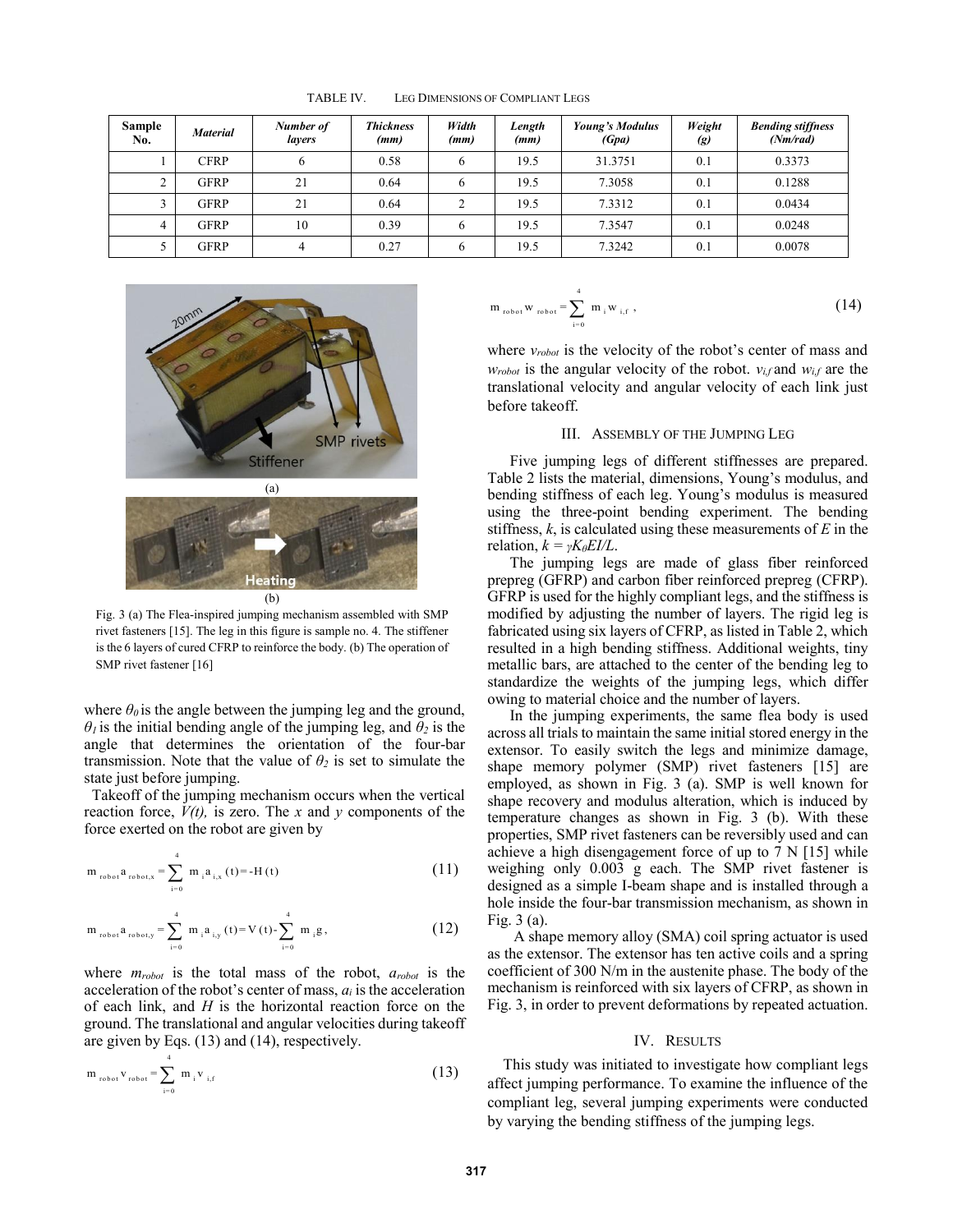Determining the mechanical efficiency of the mechanism at takeoff via jumping experiments is problematic, even with the use of a high-speed camera. The extensor cannot be visualized since it is located inside the body, making it difficult to determine the remaining extensor energy at takeoff. To calculate the precise mechanical efficiency, we analyze the energy distribution with the proposed dynamic model after validation.



Fig. 4 Acceleration and reaction force on the ground (modeling data). (a) Model with rigid leg (b) Stiffness of 0.6746 Nm/rad (c) Stiffness of 0.0869 Nm/rad

| Leg stiffness | Takeoff angle (deg) |            |  |  |  |
|---------------|---------------------|------------|--|--|--|
| (Nm/rad)      | Simulation          | Experiment |  |  |  |
| Rigid         | 64.6                |            |  |  |  |
| 0.6746        | 66.0                | 71         |  |  |  |
| 0.2576        | 65.4                | 77         |  |  |  |
| 0.0869        | 64.0                | 76         |  |  |  |
| 0.0496        | 64.1                | 75         |  |  |  |
| 0.0156        | 69.1                | 82         |  |  |  |

## *A. Jumping Experiments*

The jumping experiment is implemented using five legs of different bending stiffnesses, as described in Table 2. Three jumps are recorded for each of the five legs using a high speed camera with a frame rate of 5,000 fps. Data is analyzed with a ProAnalyst—a video analyzing tool—and is filtered using a first order low pass filter with a cutoff frequency of 270 Hz. Through this process, the takeoff time, takeoff angle, velocity, and leg bending angle are calculated.

#### *B. Model Validation*

Fig. 4 shows the acceleration of the robot and the reaction force on the ground. Fig. 4 (a) shows results of the rigid leg model used for the previous flea-inspired jumping mechanism [1]. Figs. 4 (b) and 4 (c) show results of the legs with stiffnesses of 0.6746 N/rad and 0.0869 Nm/rad, respectively. The major difference between the rigid and the compliant leg models is the vibration of the jumping leg. With this model, the efficiency of energy conversion from input energy to leg vibrational energy can be calculated. As shown in Fig. 4, the frequency of the leg vibration during jumping increases with leg stiffness, following the natural frequency.

Fig. 5 shows the takeoff velocity of the model. As the stiffness increases, the data from the compliant model converges to that of rigid model. Simulated and experimental values agree well for data in the *y* direction. However, velocity data in the *x* direction show a mismatch between



Fig. 5 Takeoff velocity. The data in the box at the right side is from the rigid leg model.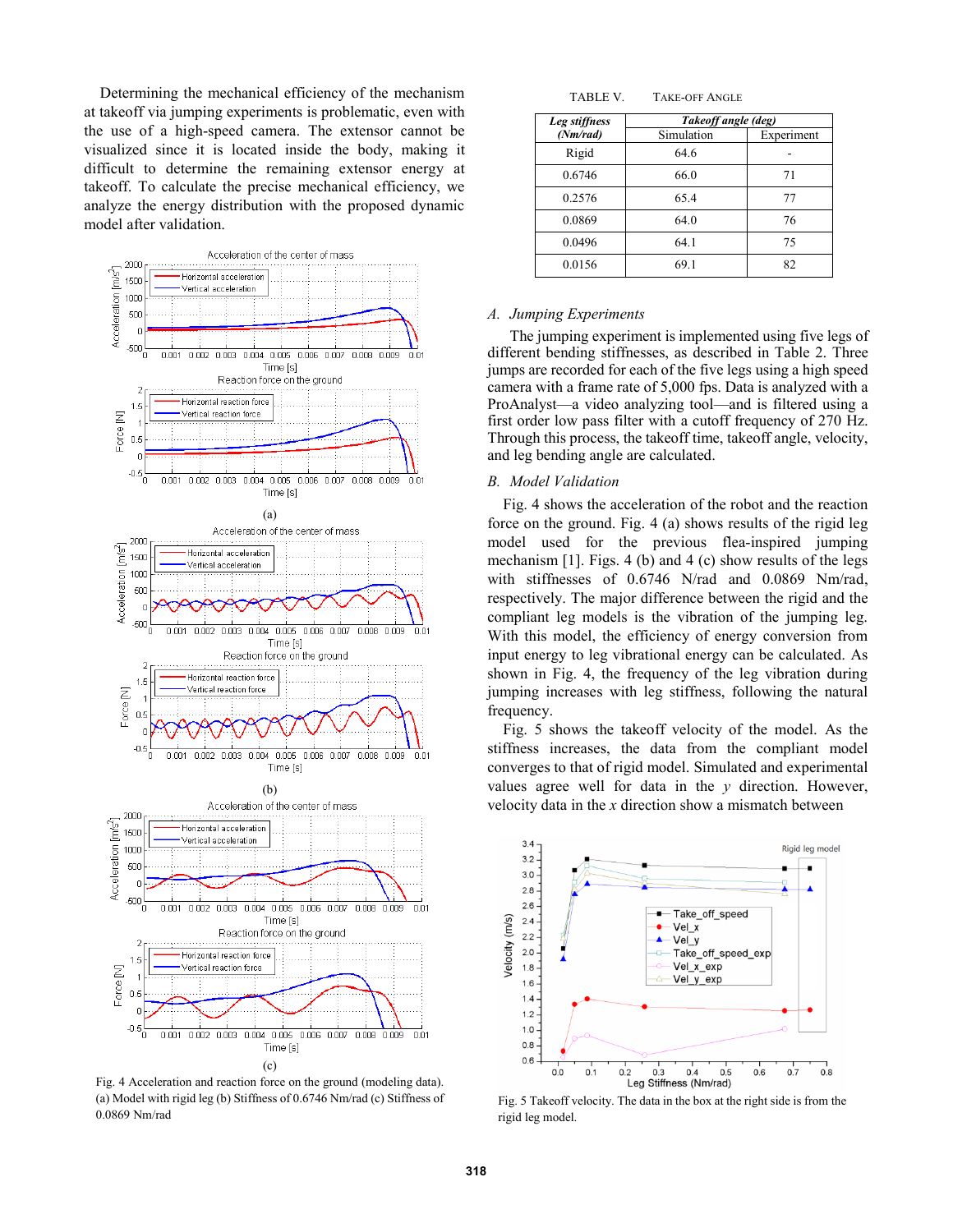

Fig. 6 The jumping sequence of the Flea-inspired mechanism and its model visualization. Leg stiffness of (a) 0.6746 Nm/rad (b) 0.0156 Nm/rad. Red line indicates the reaction force vector and the circle inside the body is the center of mass. Note that the velocity at take-off is reflected in the model visualization after take-off, maintaining robot configuration.



Fig. 7 Energy distribution at takeoff. The graph is plotted with the modeling data.



Fig. 8 Mechanical efficiency of the jumping mechanism with various leg stiffness. Mechanical efficiency of the experiment is determined using the measured kinetic energy and it was divided by the same input energy calculated from the simulation.

simulation and experiment, which is likely due to slippage at takeoff. The slippage occurs when the vertical reaction force rapidly drops to zero while the horizontal reaction force is nonzero. Therefore, slippage occurs when the base does not have a high enough coefficient of friction.

Because of slippage in the *x* direction, the body slightly moves backward and the takeoff angle increases, as indicated in Table 5. The takeoff angle difference is also observed in Fig. 6, which illustrates jumping using both experimental pictures and model visualization. The takeoff angle of the experimental case is steeper than that of the model.

#### *C. Energy Distribution at Take-off*

To investigate the mechanical efficiency of the jumping mechanism, energy distribution at takeoff is calculated based on the simulation. When the mechanism jumps, the initial input energy in the extensor is transferred to translational kinetic energy, rotational kinetic energy, and vibrational energy of the leg. Also, there is residual extensor energy, which is the unconverted part of the initially stored energy.